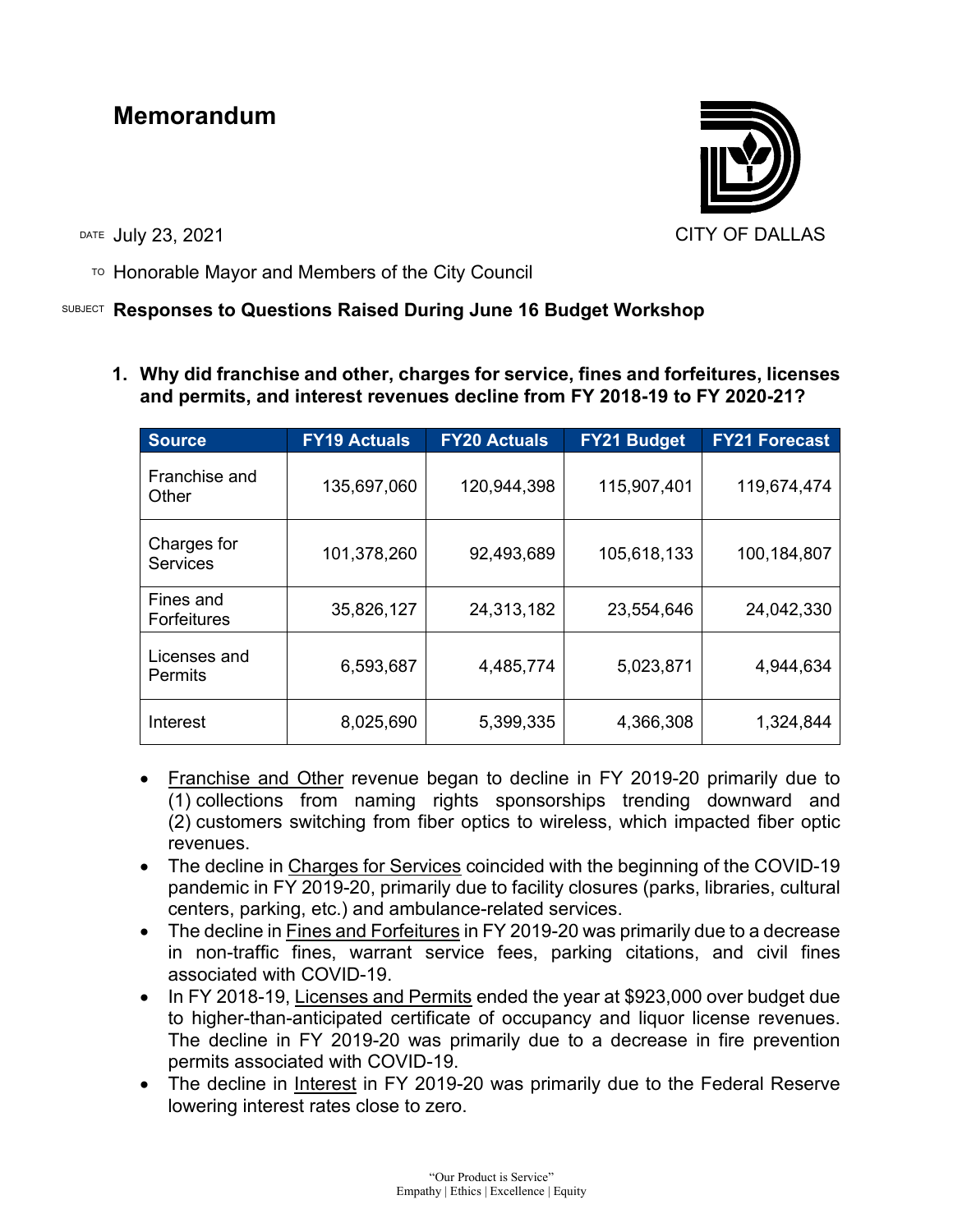### **2. Why did the Non-Departmental budget increase from the FY 2020-21 adopted budget to the FY 2021-22 planned budget?**

The Non-Departmental budget includes various citywide expenses and other costs not assigned to a specific operational department. Examples of expenses included within the Non-Departmental budget are the General Fund transfer to Tax Increment Financing Districts (TIF), Master Lease repayment, unemployment insurance, appraisal district contracts, tax office contracts, and contract wrecker service.

The single largest driver in year-over-year cost increase from FY 2020-21 adopted budget to the FY 2021-22 planned budget was Master Lease repayment. The Master Lease program is used to purchase fleet and equipment such as fire department apparatus and general-purpose fleet as well as for information technology acquisitions. Funds to repay the Master Lease financing is budgeted in Non-Departmental.

**3. How much of the General Fund increase from FY 2018-19 to FY 2020-21 is due to changes in things like population or inflation vs. service enhancements?**

The budget presentation on August 10 will provide information about growth in the General Fund budget.

**4. Can you provide the survey results from the May Tele-Town Hall Meetings broken down by Council District? What about participant contact information by Council District?**

We did not request survey results by Council District from TTHM, so we are unable to provide that level of detail.

#### **5. Please resend the memo regarding the Cities and Counties for Fine and Fee Justice program.**

Liz Cedillo-Pereira, Chief of Equity and Inclusion, provided a memo on Cities and [Counties for Fine and Fee Justice Reform Update](https://dallascityhall.com/government/Council%20Meeting%20Documents/Responses_AttA_072321.pdf) to the Workforce, Education, and Equity Committee on June 4.